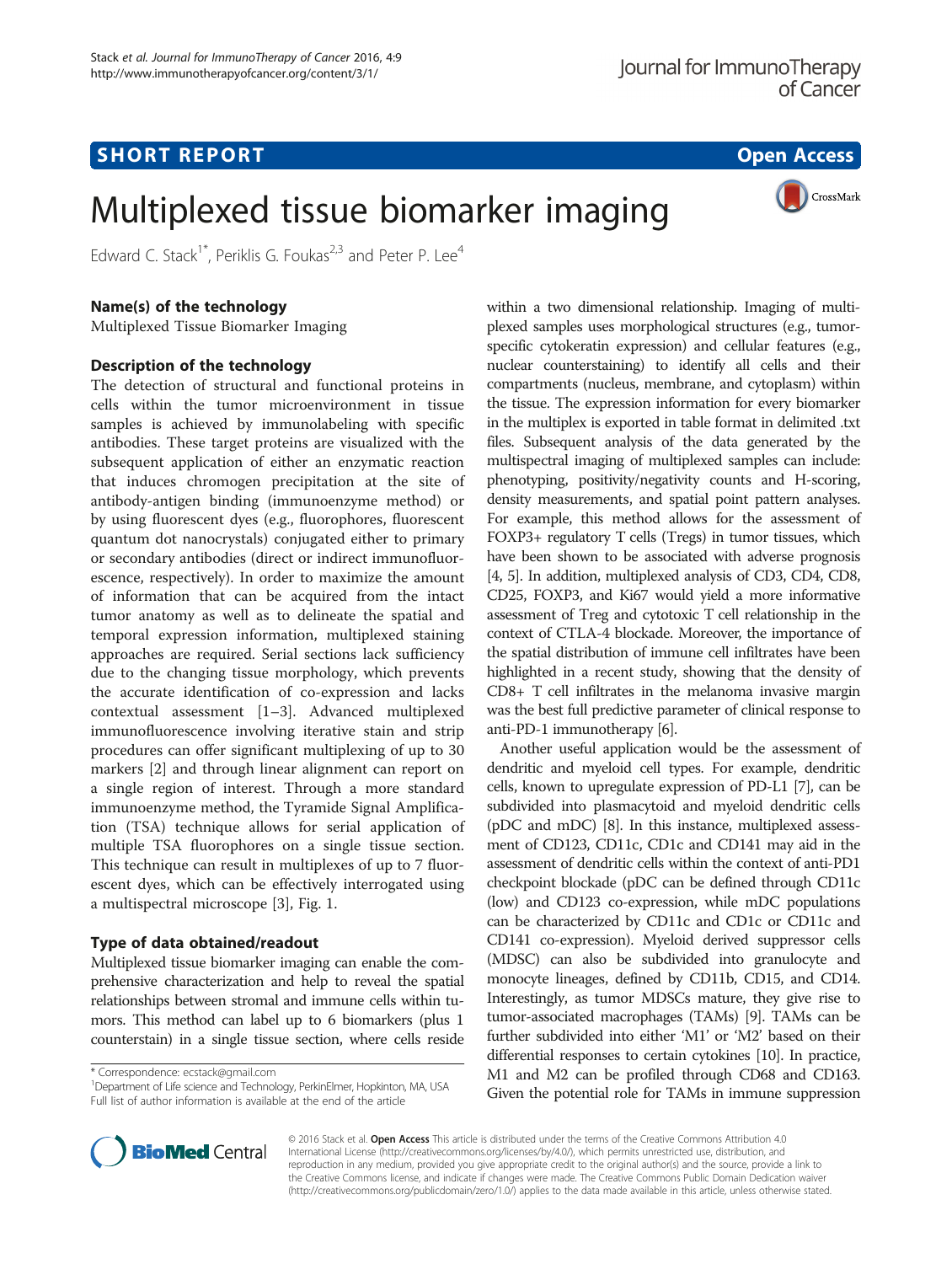<span id="page-1-0"></span>

in Ovarian Cancer. Multispectral imaging yields a composite image where each marker-associated dye can be reliable separated for accurate phenotypic and expression analyses

in classic Hodgkin's lymphoma (cHL), PD-L1 upregulation in CD68+ TAMs was recently shown to occur only when these cells were in close proximity to CD30+ PD-L1+ Reed-Sternberg cells [\[11\]](#page-2-0). These findings demonstrate a potential mechanism for checkpoint blockade, especially in light of the recent clinical findings of significant clinical benefit of PD-1 checkpoint blockade in advanced/refractory cHL [\[12\]](#page-2-0).

Tumor-draining lymph nodes (TDLNs) have also been analyzed using this approach. In doing so, immune profile changes within TDLNs have been shown to correlate with clinical outcome [[13](#page-2-0)–[15](#page-2-0)]. Moreover, in a recent study, multispectral imaging of CD3, CD8, FOXP3, CD163, and PD-L1 was used to analyze the tumor microenvironment as a predictor of the successful generation and expansion of autologous tumor-reactive tumor infiltrating lymphocytes (TIL) in melanoma patients. Using this panel, it was shown that the CD8+:FOXP3+ ratio was a strong predictor of the successful generation of TIL. In addition, incorporating measures of CD163+ macrophages and the CD8+:PD-L1+ ratio increased the negative predictive value of this immunoprofile, which, if validated, could be used as a predictive biomarker to guide immunotherapy in melanoma patients [[16\]](#page-2-0).

## Limitations of the approach

Because multiplexed analyses on tissue are not common, there is risk that a lack of biological information could result from a multiplexed tissue biomarker imaging of 6 targets. Thus, the results may not correlate with clinical status or outcome. As a result, this approach could be rendered insufficient. While deeper fluorescent multiplexing has been demonstrated [[2, 17\]](#page-2-0), the multiplexed

tissue biomarker imaging method is similar to both standard immunoenzyme assays and TSA multiplexing. Therefore, it has a more familiar protocol that could ease its adoption. More recently, enhanced multiplexing has been reported with antibodies labeled with metal isotopes and analyzed by mass cytometry-based approaches [\[18](#page-2-0), [19](#page-2-0)]. However, although the morphology should be preserved with immunolabeling, there are concerns with using this approach that the preservation of the discrete microenvironment morphology may be compromised due to lack of resolution compared to that which is currently achieved with standard optical microscopy.

# Types of samples needed, special issues pertaining to samples, and sample analyses

Tissue for this assay can either be fixed in formalin or flash-frozen. Fixation artifact from formalin-fixed paraffin embedded (FFPE) tissues, such as autofluorescence, can be abrogated via autofluorescence reduction using multispectral imaging. In this method, the spectral properties of autoflourescence can be isolated from all other relevant informative spectra. Optimization of the multiplexed staining is required to avoid spectral crosstalk that could complicate target unmixing, which is typically achieved through use of similar tissue types (for many immune markers, tonsil makes an excellent control tissue). Additional care must also be put into both image analysis, as well as the downstream data analysis, where large datasets can be obtained. This would include involving bioinformatic support, where use of advanced statistical scripting capacity would further interrogation of multiparametric data, such as that obtained from spatial point pattern assessments between varied cell phenotypes.

## Level of evidence

Multiplexed tissue biomarker imaging has undergone many years of development, while recent advances have been published within the last year [[3, 11, 16](#page-2-0), [20](#page-2-0)]. Multispectral tissue imaging has over 700 publications over the last ten years. The entire application – multiplexed staining currently up to 7 fluorescent dyes and multispectral imaging – is offering and will continue to offer novel, tissue-based contextual clues in cancer immunology.

## Competing interests

ECS is an employee of PerkinElmer.

#### Authors' contributions

ECS, PGF, and PPL contributed equally to this work. All authors read and approved the final manuscript.